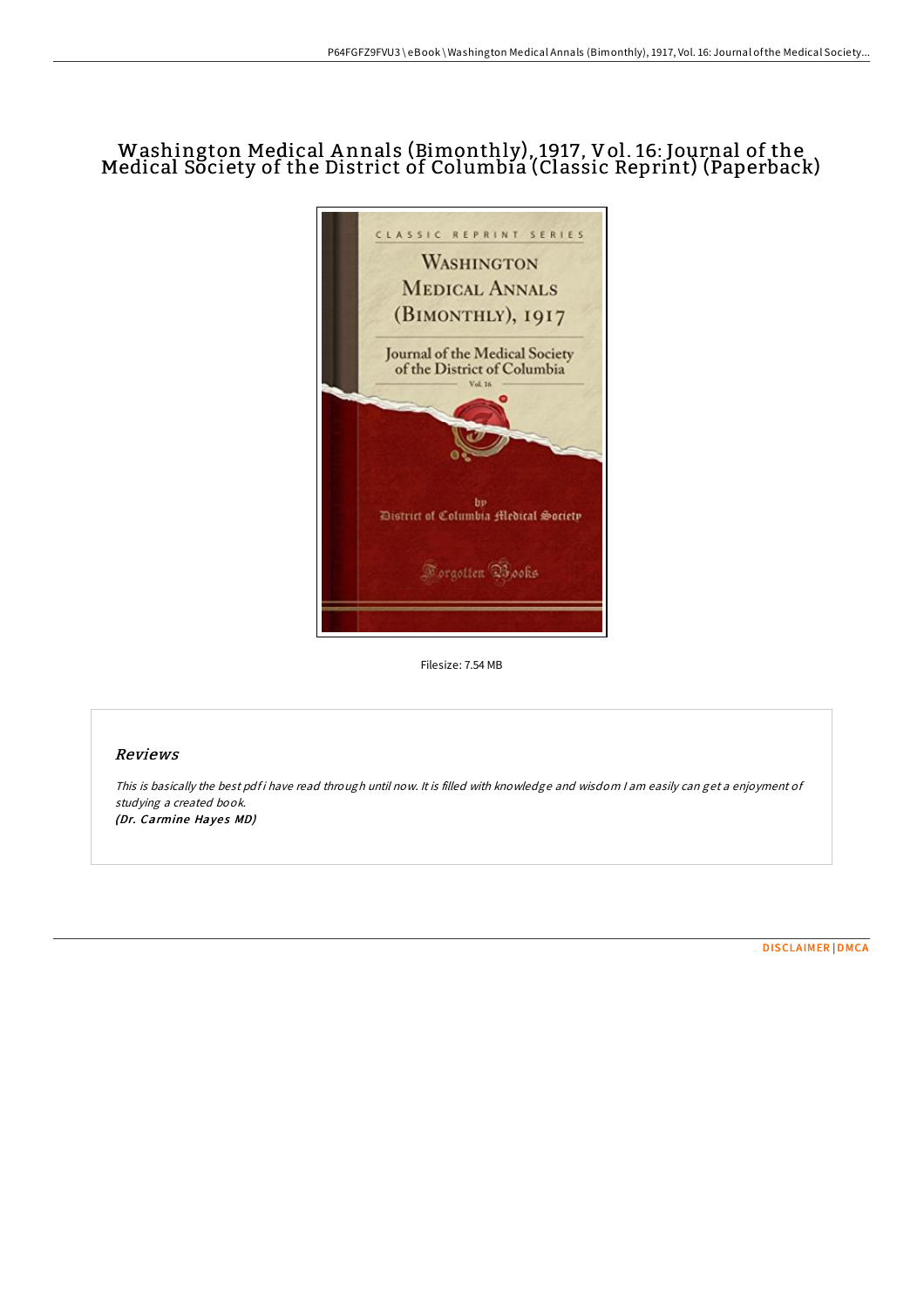## WASHINGTON MEDICAL ANNALS (BIMONTHLY), 1917 , VOL. 16: JOURNAL OF THE MEDICAL SOCIETY OF THE DISTRICT OF COLUMBIA (CLASSIC REPRINT) (PAPERBACK)



Forgotten Books, 2017. Paperback. Condition: New. Language: English . This book usually ship within 10-15 business days and we will endeavor to dispatch orders quicker than this where possible. Brand New Book. Excerpt from Washington Medical Annals (Bimonthly), 1917, Vol. 16: Journal of the Medical Society of the District of Columbia In accordance with a provision of the Constitution, I shall claim your indulgence for a brief period of time before retiring from the position to which I was Called by your partiality. The subject of a Presidential Address is a debatable one. Shall it be an oration in medicine; shall it treat of the practical or literary side of medicine; shall it be a review of the year s activities; or shall it depict, for pattern, a model society? The question of ease or difficulty in the treatment of the subject has no place in the selec tion of the subject. The decision as to the subject should be made in the light of the President s conception Of his responsi bility to the Society. This view has constrained me to eschew the congenial, and to pass in review before you some of the events of the year, with observations as to two of the Society s needs. First, let me express to the entire membership of the Society a sense of my deep appreciation of its uniform courtesy and consideration, of its generous forbearance, and Of its hearty cooperation - to all Of which any success which my administration may have achieved 18 due. No terms are sufficiently expressive of my appreciation of the loyalty of the Recording and Corresponding Secretaries. I feel that I could not have measured up in any appreciable degree to the requirements of the Presidential office without their intelligent aid and generous support....

B Read [Washing](http://almighty24.tech/washington-medical-annals-bimonthly-1917-vol-16-.html)ton Medical Annals (Bimonthly), 1917, Vol. 16: Journal of the Medical Society of the District of Columbia (Classic Reprint) (Paperback) Online

Download PDF [Washing](http://almighty24.tech/washington-medical-annals-bimonthly-1917-vol-16-.html) ton Medical Annals (Bimonthly), 1917, Vol. 16: Journal of the Medical Society of the District of Columbia (Classic Reprint) (Paperback)